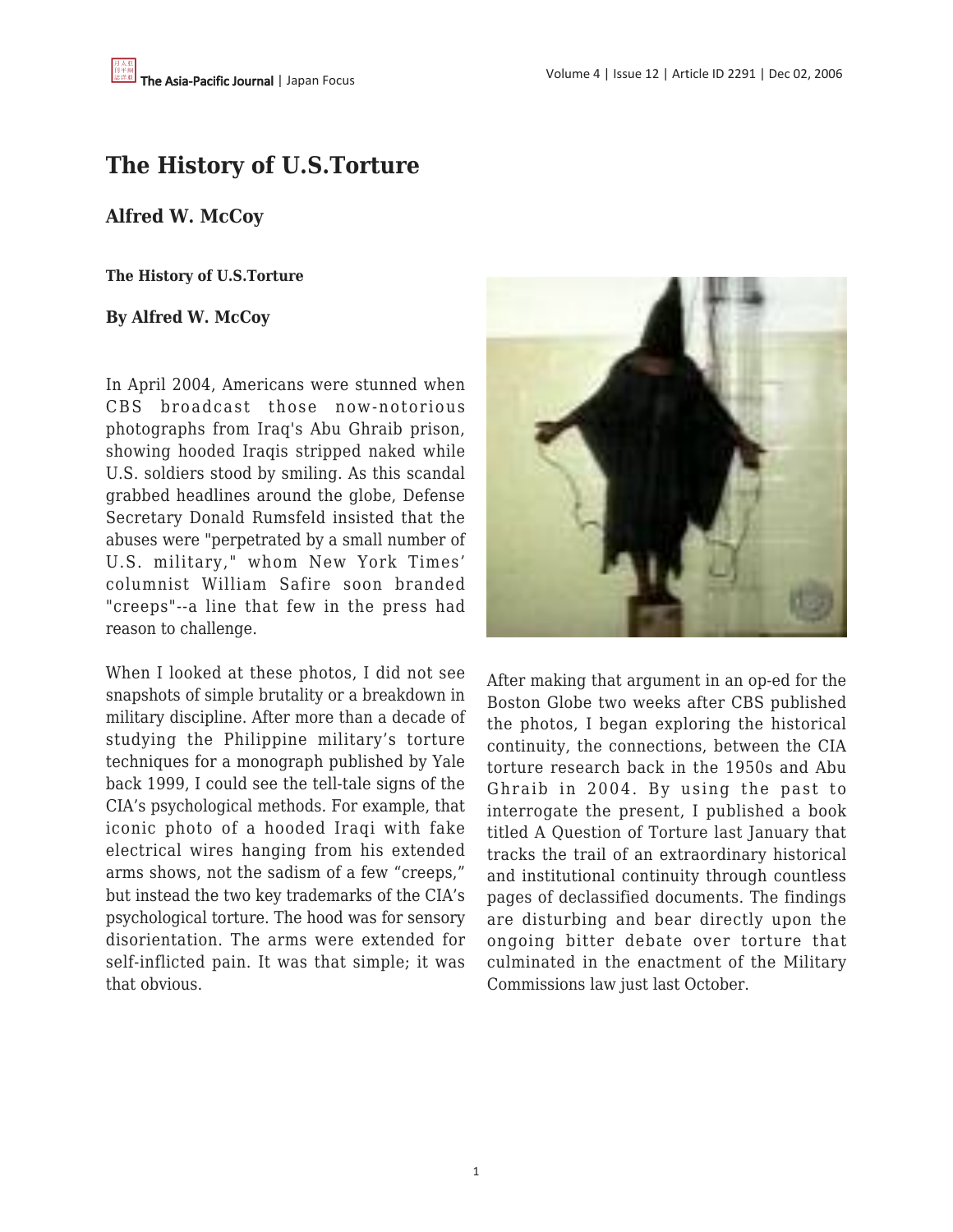

From 1950 to 1962, the CIA led a secret research effort to crack the code of human consciousness, a veritable Manhattan project of the mind with costs that reached a billion dollars a year. Many have heard about the most outlandish and least successful aspect of this research -- the testing of LSD on unsuspecting subjects and the tragic death of a CIA employee, Dr. Frank Olson, who jumped to his death from a New York hotel after a dose of this drug. This Agency drug testing, the focus of countless sensational press accounts and a half-dozen major books, led nowhere.

But obscure CIA-funded behavioral experiments, outsourced to the country's leading universities, produced two key findings, both duly and dully reported in scientific journals, that contributed to the discovery of a distinctly American form of torture: psychological torture. With funding from Canada's Defense Research Board, famed Canadian psychologist Dr. Donald O. Hebb found that he could induce a state akin to psychosis in just 48 hours. What had the doctor done—drugs, hypnosis, electroshock? No, none of the above.



Donald Hebb, 1970

For two days, student volunteers at McGill University, where Dr. Hebb was chair of Psychology, simply sat in comfortable cubicles deprived of sensory stimulation by goggles, gloves, and ear muffs. One of Hebb's subjects, University of California-Berkeley English professor Peter Dale Scott, has described the impact of this experience in his 1992 epic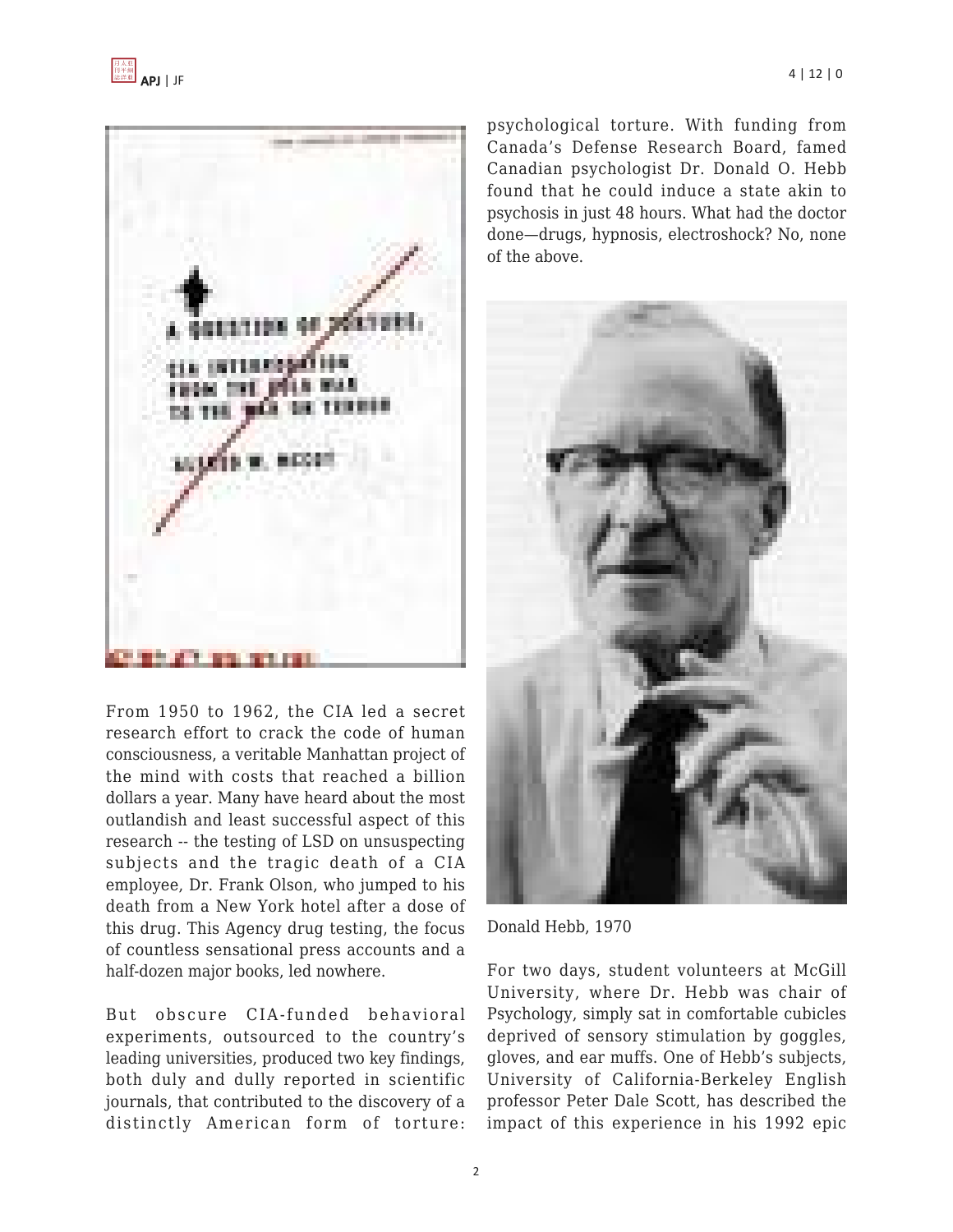poem, "Listening to the Candle":

nothing in those weeks added up yet the very aimlessness

preconditioning my mind…

of sensory deprivation

as a paid volunteer

in the McGill experiment

for the US Air Force

(two CIA reps at the meeting)

my ears sore from their earphones'

amniotic hum my eyes

under two bulging halves of ping pong balls

arms covered to the tips with cardboard tubes

those familiar hallucination

I was the first to report

as for example the string

of cut-out paper men

emerging from a manhole

in the side of a snow-white hill

distinctly two-dimensional

Dr. Hebb himself reported that after just two to three days of such isolation "the subject's very identity had begun to disintegrate." If you compare a drawing of Dr. Hebb's student volunteers published in "Scientific American" with later photos of Guantanamo detainees, the similarity is, for good reason, striking.

During the 1950s as well, two eminent neurologists at Cornell Medical Center working for the CIA found that the KGB's most devastating torture technique involved, not crude physical beatings, but simply forcing the victim to stand for days at time—while the legs swelled, the skin erupted in suppurating lesions, the kidneys shut down, hallucinations began. Again, it you look at those hundreds of photos from Abu Ghraib you will see repeated use of this method, now called "stress positions."

After codification in its 1963 KUBARK manual, the CIA spent the next thirty years propagating these torture techniques within the US intelligence community and among anticommunist allies across Asia and Latin America.

Although the Agency trained military interrogators from across Latin America, our knowledge of the actual torture techniques comes from a single handbook for a Honduran training session, the CIA's "Human Resource Exploitation Manual — 1983." To establish control at the outset the questioner should, the CIA instructor tells his Honduran trainees, "manipulate the subject's environment, to create unpleasant or intolerable situations, to disrupt patterns of time, space, and sensory perception." To effect this psychological disruption, this 1983 handbook specified techniques that seem strikingly similar to those outlined 20 years earlier in the Kubark Manual and those that would be used 20 years later at Abu Ghraib.

# After the Cold War

When the Cold War came to a close, Washington resumed its advocacy of human rights, ratifying the UN Convention Against Torture in 1994 that banned the infliction of "severe" psychological and physical pain. On the surface, the United States had apparently resolved the tension between its anti-torture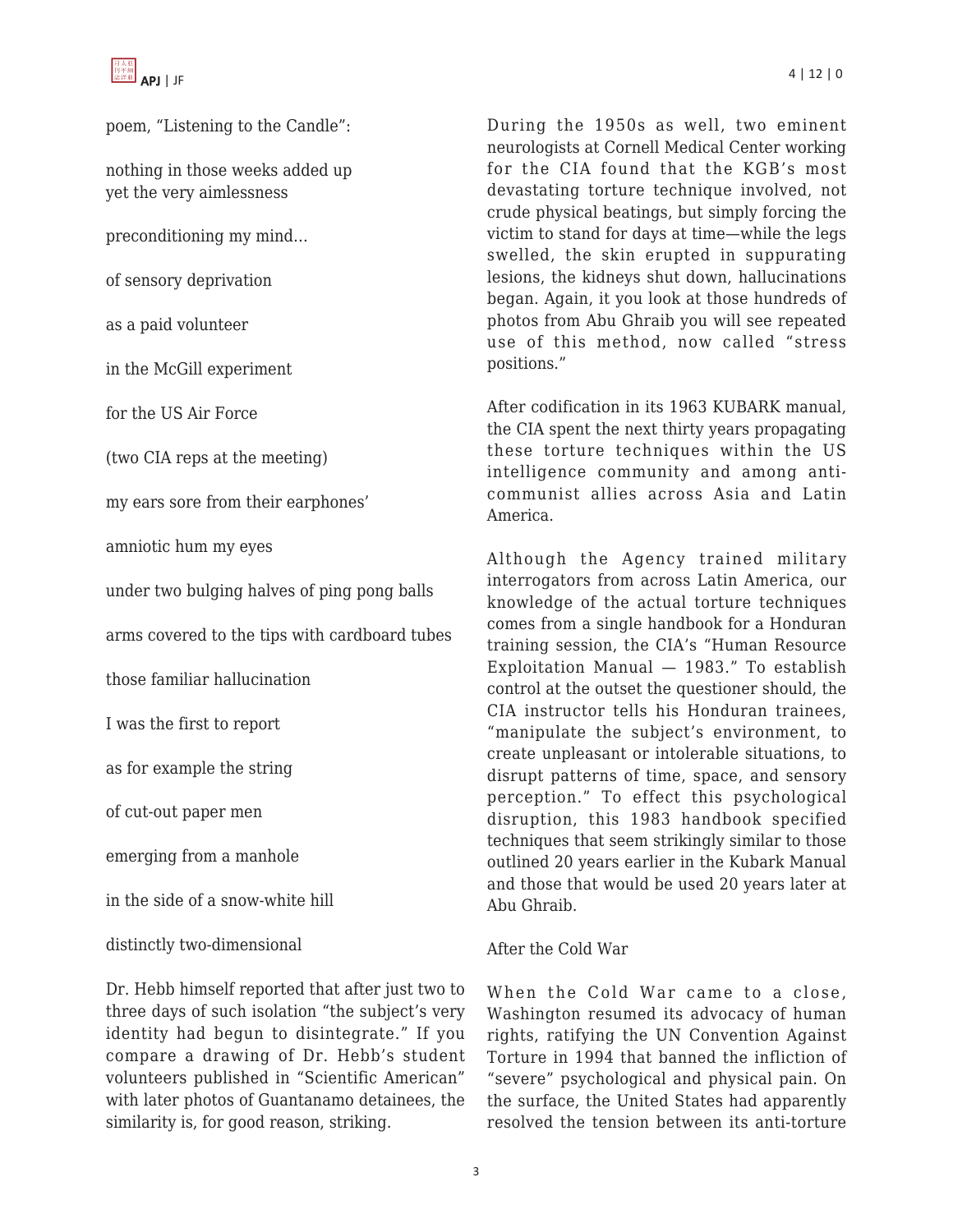principles and its torture practices.

Yet when President William Clinton sent this UN Convention to Congress for ratification in 1994, he included language drafted six years earlier by the Reagan administration—with four detailed diplomatic "reservations" focused on just one word in the convention's 26-printed pages. That word was "mental."

Significantly, these intricately-constructed diplomatic reservations re-defined torture, as interpreted by the United States, to exclude sensory deprivation and self-inflicted pain—the very techniques the CIA had refined at such great cost. Of equal import, this definition was reproduced verbatim in domestic legislation enacted to give legal force to the UN Convention--first in Section 2340 of the US Federal Code and then in the War Crimes Act of 1996.

Remember that obscure number--Section 2340—for, as we will see, it is the key to unlocking the meaning of the controversial Military Commissions Law enacted by the US Congress just last September.

In effect, Washington had split the UN Convention down the middle, banning physical torture but exempting psychological abuse. By failing to repudiate the CIA's use of torture, while adopting a UN convention that condemned its practice, the United States left this contradiction buried like a political land mine ready to detonate with such phenomenal force, just 10 years later, in the Abu Ghraib scandal.

# War on Terror

Right after his public address to a shaken nation on September 11, 2001, President Bush gave his White House staff wide secret orders, saying, "I don't care what the international lawyers say, we are going to kick some ass."

In the months that followed, Administration attorneys translated their president's otherwise unlawful orders into U.S. policy into three controversial, neo-conservative legal doctrines: (1.) the president is above the law, (2.) torture is legally acceptable, and (3.) the US Navy base at Guantanamo Bay is not US territory.

To focus on the single doctrine most germane to the history of psychological torture, Assistant Attorney General Jay Bybee found grounds, in his now notorious August 2002 memo, for exculpating any CIA interrogators who tortured, but later claimed their intention was information instead of pain. Moreover, by parsing the UN and US definitions of torture as "severe" physical or mental pain, Bybee concluded that pain equivalent to "organ failure" was legal—effectively allowing torture right up to the point of death.



Jay Bybee

Less visibly, the administration began building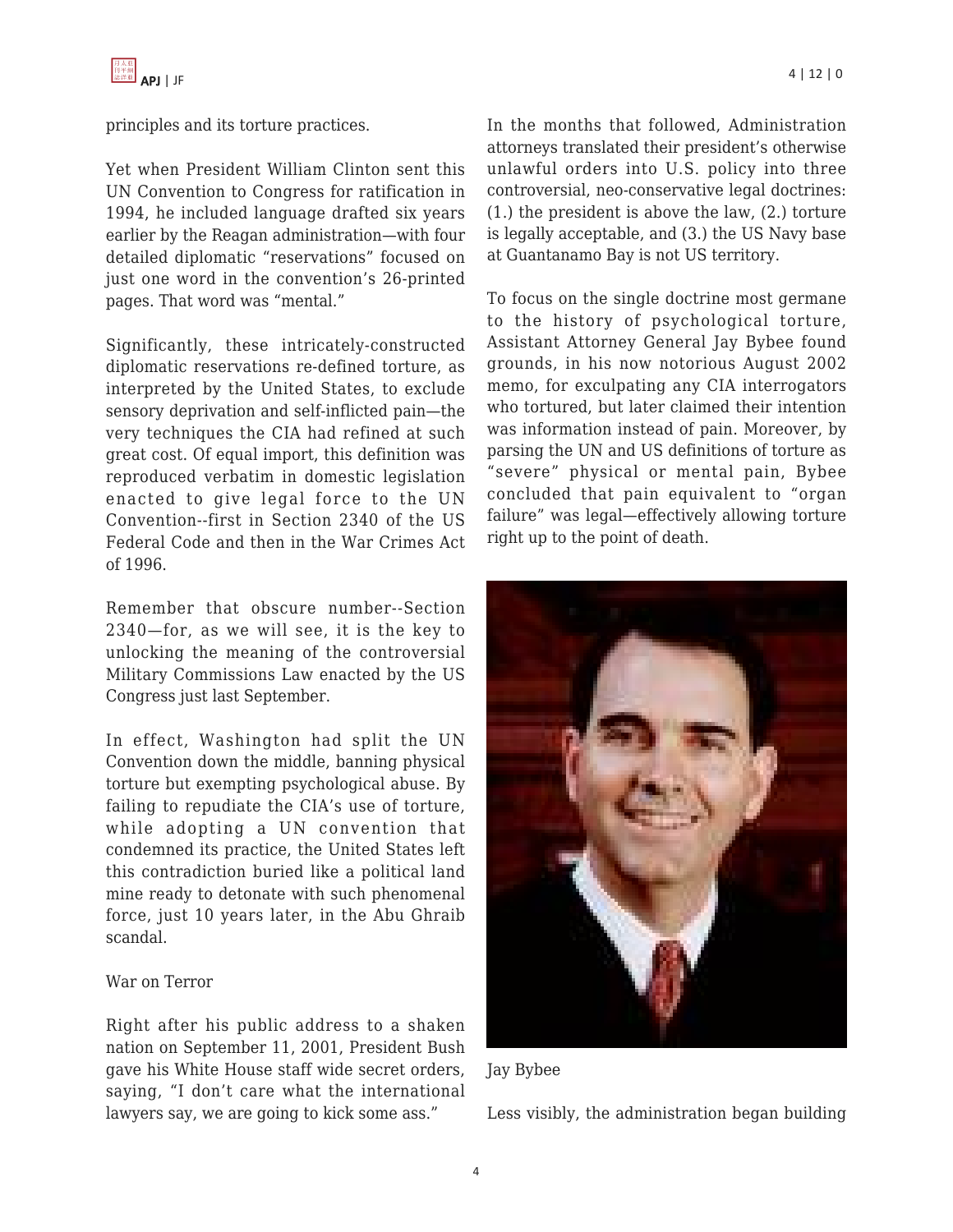a global gulag for torture at Abu Ghraib, Bagram, Guantanamo, and a half-dozen additional sites worldwide. In February 2002, the White House assured the CIA that the administration's public pledge to abide by spirit of the Geneva Conventions did not apply to its operatives; and, significantly, it allowed the Agency ten "enhanced" interrogation methods designed by Agency psychologists that included "water boarding."

#### Water Boarding

Over the past three years, this term "water boarding" has surfaced periodically in press accounts of CIA interrogation without any real understanding of psychologically devastating impact of this seemingly benign method. It has a venerable lineage, first appearing in a 1541 French judicial handbook, where it was called "Torturae Gallicae Ordinariae" or "Standard Gallic Torture." But it would now become, under the War on Terror, what CIA director Porter Goss called, in March 2005 congressional testimony, a "professional interrogation technique."



Water Boarding

There are several methods for achieving water boarding's perverse effect of drowning in open air: most frequently, by making the victim lie prone and then constricting breathing with a wet cloth, a technique favored by both the French Inquisition and the CIA; or, alternatively, by forcing water directly and deeply into the lungs, as French paratroopers did during the Algerian War.

After French soldiers used the technique on Henri Alleg during the Battle for Algiers in 1957, this journalist wrote a moving description that turned the French people against both torture and the Algerian War. "I tried," Alleg wrote, "by contracting my throat, to take in as little water as possible and to resist suffocation by keeping air in my lungs for as long as I could. But I couldn't hold on for more than a few moments. I had the impression of drowning, and a terrible agony, that of death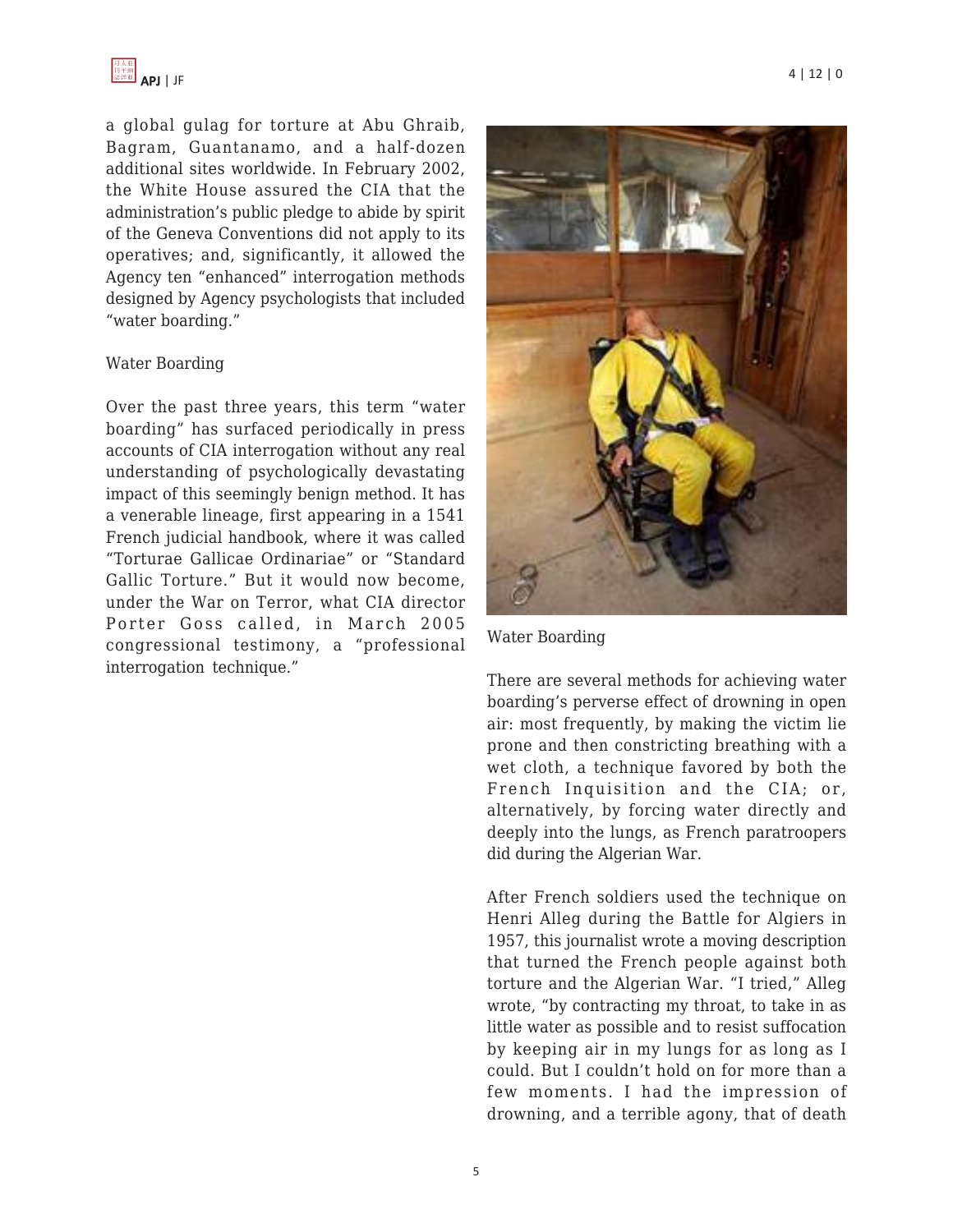

itself, took possession of me."

Let us think about the deeper meaning of Alleg's sparse words--"a terrible agony, that of death itself." As the water blocks air to the lungs, the human organism's powerful mammalian diving reflex kicks in, and the brain is wracked by horrifically painful panic signals- death, death, death. After a few endless minutes, the victim vomits out the water, the lungs suck air, and panic subsides. And then it happens again, and again, and again--each time inscribing the searing trauma of near death in human memory.

#### Guantanamo

In late 2002, Defense Secretary Rumsfeld appointed General Geoffrey Miller to command Guantanamo with wide latitude for interrogation, making this prison an ad hoc behavioral laboratory. Moving beyond the CIA's original attack on sensory receptors universal to all humans, Guantanamo's interrogators stiffened the psychological assault by exploring Arab "cultural sensitivity" to sexuality, gender identity, and fear of dogs. General Miller also formed Behavioral Science Consultation teams of military psychologists who probed each detainee for individual phobias, such as fear of dark or attachment to mother.

Through this total three-phase attack on sensory receptors, cultural identity, and individual psyche, Guantanamo perfected the CIA's psychological paradigm. Significantly, after regular inspections of Guantanamo from 2002 the 2004, the Red Cross reported: "The construction of such a system…cannot be considered other than an intentional system of cruel, unusual and degrading treatment and a form of torture."

# Abu Ghraib

These enhanced interrogation policies, originally used only against top Al Qaeda operatives, soon proliferated to involve thousands of ordinary Iraqis when Baghdad erupted in a wave of terror bombings during mid 2003 that launched the resistance to the US occupation. After a visit from the Guantanamo chief General Miller in September 2003, the U.S. commander for Iraq, General Ricardo Sanchez, issued orders for sophisticated psychological torture.

As you read the following extract from those orders, please look for the defining attributes of psychological torture--specifically, sensory disorientation, self-inflicted pain, and that recent innovation, attacks on Arab cultural sensitivities.

U. Environmental Manipulation: Altering the environment to create moderate discomfort (e.g. adjusting temperatures or introducing an unpleasant smell)…

V. Sleep Adjustment: Adjusting the sleeping times of the detainee (e.g. reversing the sleeping cycles from night to day).

X. Isolation: Isolating the detainee from other detainees ... [for] 30 days.

Y. Presence of Military Working Dogs: Exploits Arab fear of dogs while maintaining security during interrogations…

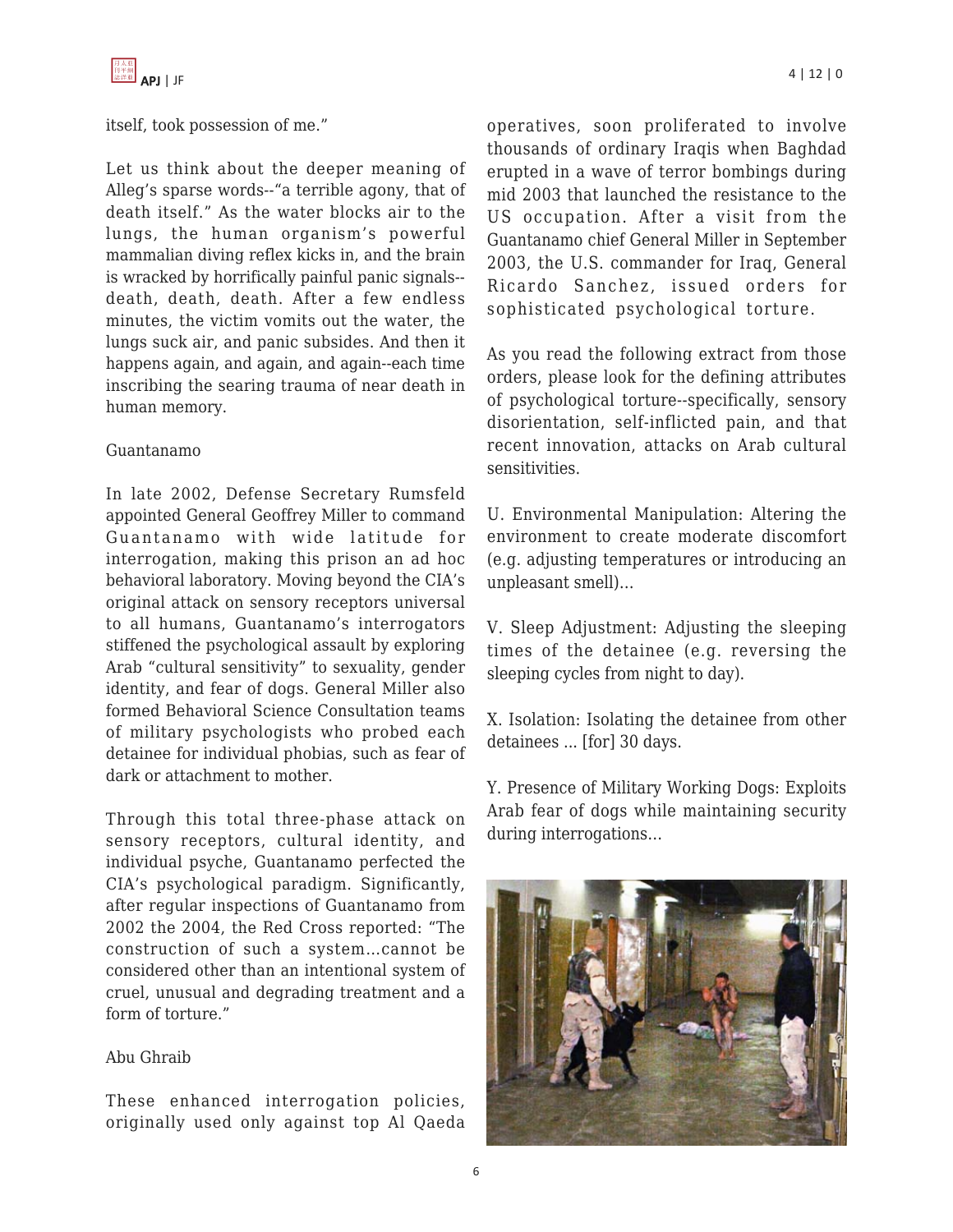

AA. Yelling, Loud Music, and Light Control: Used to create fear, disorient detainee and prolong capture shock...

CC. Stress Positions: Use of physical posturing (sitting, standing, kneeling, prone, etc.



Indeed, my review of the hundreds of stillclassified photos taken by soldiers at Abu Ghraib reveals, not random, idiosyncratic acts from separate, sadistic minds, but just three psychological torture techniques repeated over and over ad nauseum: hooding for sensory deprivation; short shackling, long shackling, and enforced standing for self inflicted pain; and dogs, total nudity, and sexual humiliation for that recent innovation, exploitation of Arab cultural sensitivity. It is no accident that Private Lynndie England was photographed leading an Iraqi detainee leashed like a dog.

#### After Abu Ghraib

Let's look at the aftermath of the Abu Ghraib scandal, seeing how America moved by degrees to legalization of these CIA psychological torture techniques. Confronted by public anger over detainee abuse at Abu Ghraib, the Bush White House has fought back by defending torture as a presidential prerogative. By contrast, an ad hoc civil society coalition of courts, press, and human rights groups has mobilized to stop the abuse.

In a dramatic denouement of June 2006, the US Supreme Court decided in Hamdan v. Rumsfeld that Bush's military commissions were illegal because they did not meet the requirement, under common Article 3 of the Geneva Conventions, that Guantanamo detainees be tried with "all the judicial guarantees…recognized as indispensable by civilized peoples."

Then on September 6, in a dramatic bid to legalize his now-illegal policies in the aftermath of the Hamdan decision, President Bush announced he was transferring fourteen top Al Qaeda captives from secret CIA prisons to Guantanamo Bay. At once both repudiating and legitimating past abuses, Bush denied that he had authorized "torture" while simultaneously defending the CIA's use of a tough "alternative set of procedures" to extract "vital information." To allow what he called the "CIA program" to go forward, President Bush announced that he was sending legislation to Congress that would legalize the same presidential prerogatives in treating detainees that had been challenged by the Supreme Court.

At first, Bush's bill seemed to arouse strong opposition by three Republican veterans on the Senate Armed Services Committee--Senators Graham, McCain, and Warner. But after tense, daylong negotiations inside Vice President Cheney's Senate office on September 21, these Republican partisans reached a compromise that sailed through Congress within a week, and without any amendments, to become the Military Commissions Law 2006.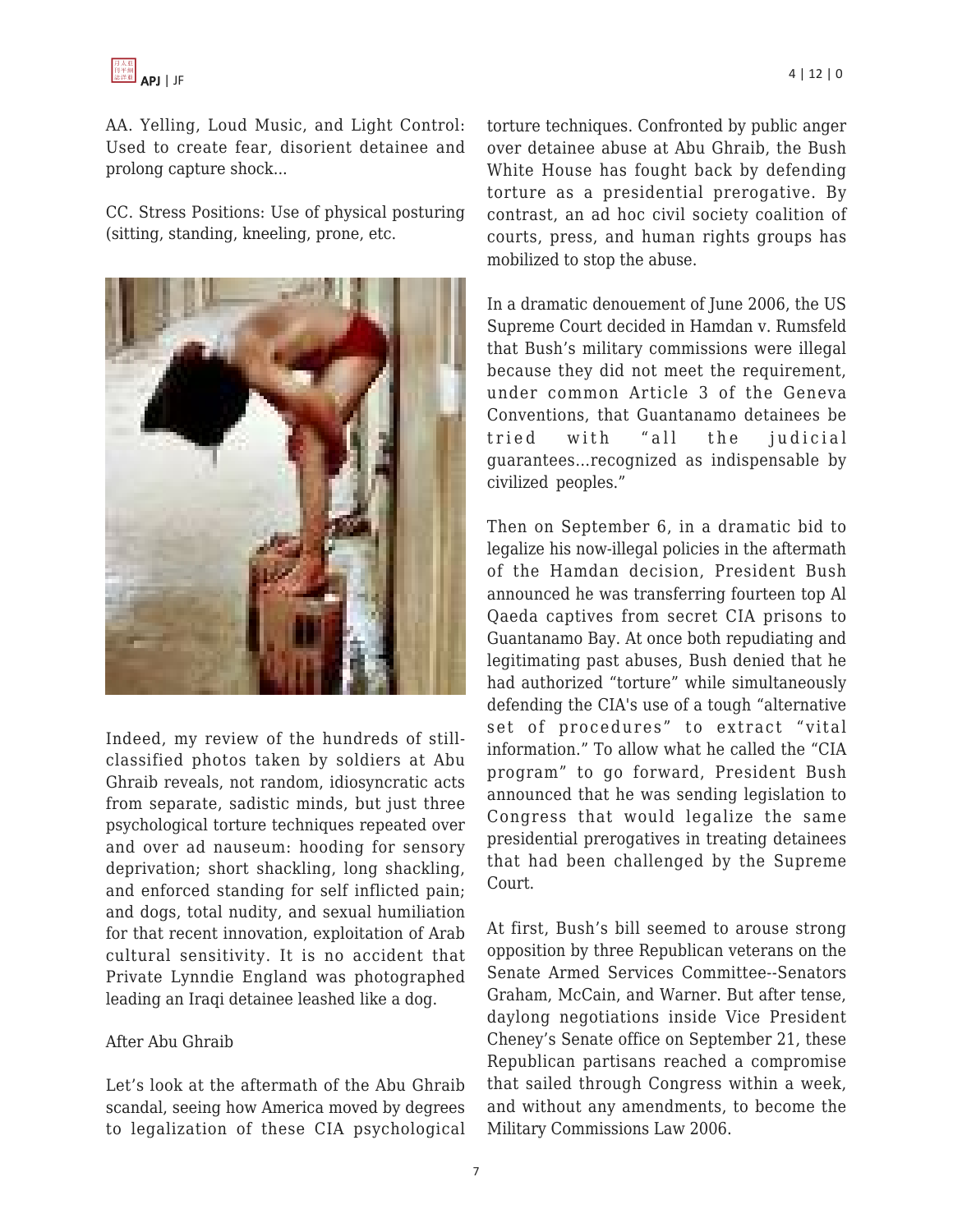Among its many objectionable features, this law strips detainees of their habeas corpus rights, sanctions endless detention without trial, and allows the use of tortured testimony before Guantanamo's Military Commissions. Most significantly, this law allows future CIA interrogators ample latitude for use of psychological torture by using, verbatim, the narrow definition of "severe mental pain" the U.S. first adopted back in 1994 when it ratified the UN Convention Against Torture and enacted a complementary Federal law, Section 2340 of the US code, to give force to this treaty.

The current law's elusive definition of "severe mental pain" is concealed under Para. 950 V, Part B, Sub-Section B on page 70 of the 96 page "Military Commissions Law 2006" that reads: "Severe Mental Pain or Suffering Defined: In this section, this term 'severe mental pain…' has the meaning given that term in Sect. 2340 (2) of Title 18 [of the Federal code]."

And what is that definition in section 2340? This is, of course, the same highly limiting definition the US first adopted back in 1994-95 when it ratified the UN Anti-Torture Convention.

Simply put, this legislation's highly restricted standard for severe mental suffering does not prohibit any aspect of the sophisticated torture techniques that the CIA has refined, over the past half-century, into a total assault on the human psyche.

To make this point clear, let us compare the law's very narrow, four-part standard for "severe mental suffering" with the CIA's psychological techniques to see which, if any, of the agency's actual methods are banned. Under this law, Section 2340, there are only four practices that constitute, in any way, "severe mental pain," including: drug injection; death threats; threats against another; and extreme physical pain.

In actual practice, this definition does not ban any of the dozens of CIA psychological methods developed over five decades, which include:

--First, self-inflicted pain, via enforced standing and so-called "stress positions" which are cruel contortions enforced by shackling.

--Second, sensory disorientation through temporal and environmental manipulation exemplified sleep deprivation, protracted isolation, and extremes of heat and cold, light and dark, noise and silence, isolation and intensive interrogation.

--Third, attacks on cultural identity through sexual humiliation and use of dogs.

--Fourth, attacks on individual psyche by exploiting fears and phobias.

--Fifth, hybrid methods such as water boarding.

--Sixth and most importantly, creative combinations of all these methods which otherwise might seem, individually, banal if not benign.

If you wish an analogy to make the curious exclusionary logic of this legislation perfectly clear, it would be as if US homicide law had taken a leaf from the popular board game "Clue" and defined murder as only those killings "done by Mrs. White, in the Conservatory, with the Candlestick"—thus, by its omissions, legalizing all murders done by more conventional means such as poison, pistols, rifles, knives, ropes, clubs, or bombs.

To test my critical, perhaps overly cynical assessment of this new law, let us ask whether this new law bans the most extreme of the CIA's "enhanced" methods--water boarding. While the White House has refused comment, Vice President Cheney stated recently that